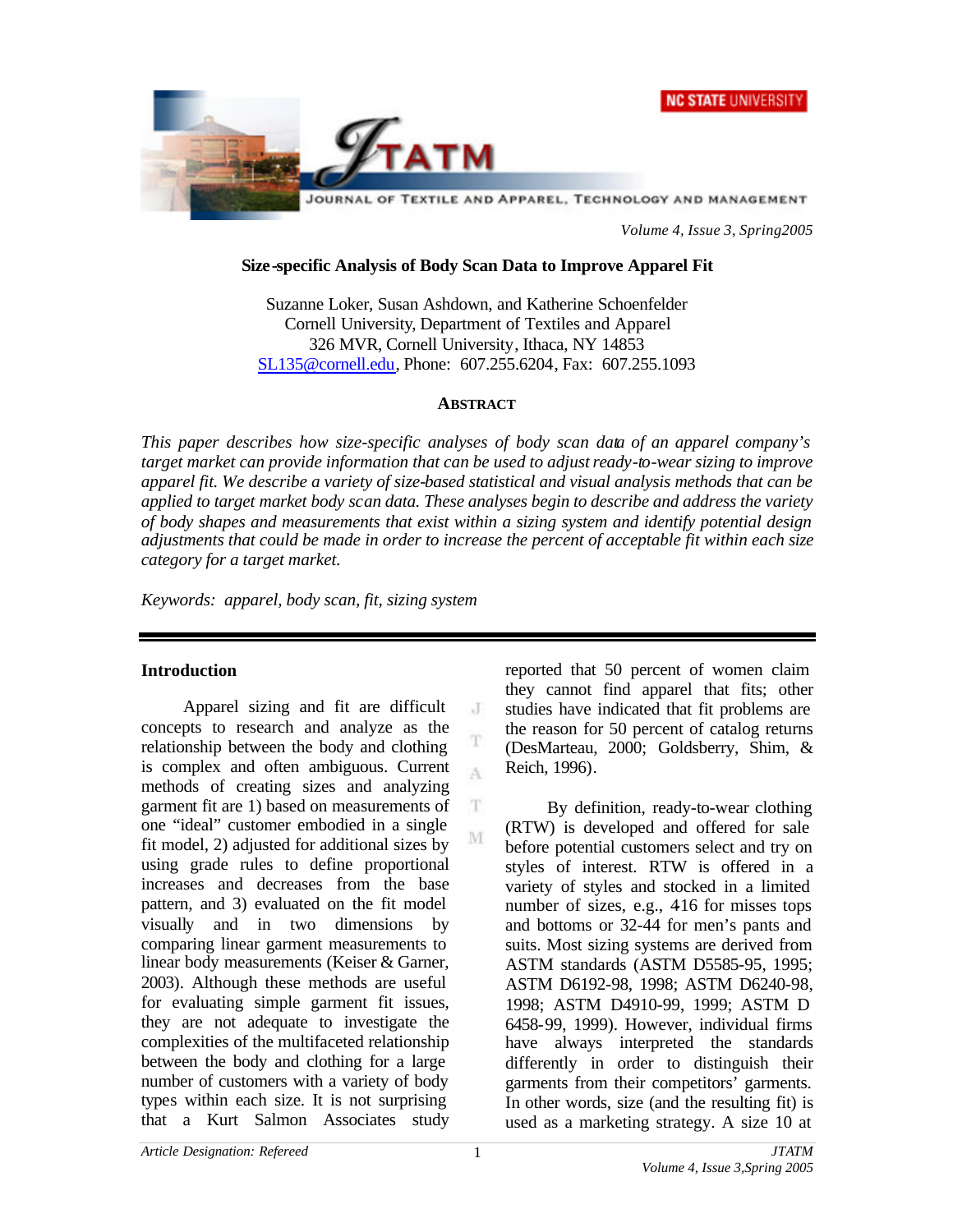one firm is not the same as a size 10 at another firm, even when the style and some of the body measurements such as bust, waist, hip, etc. that the size is based on are identical. Body height and proportions of the fit model and the preferred "fit" established by the company explain the differences.

It would be easier for the RTW customers if all size 10's fit the same way. Unfortunately, it does not seem feasible for the apparel industry to shift to a standard sizing system that all firms agree to adopt as this would have the effect of decreasing consumers' fit choices. An alternative approach would be to improve each firm's unique sizing system to fit more people within the group that they consider to be their target market. The focus on a specific target market also allows the company to focus on the particular styles desired by that target market. An existing sizing system could be improved many ways. The following two seem most promising:

- 1. change the base size specifications to correspond more closely to the proportions of the majority of the people in the target market or
- 2. develop a new sizing system that may have six or eight sizes that are based on target market body and shape measurements rather than on proportional fit assumptions.

Both approaches are logistically and financially feasible using the 3D body scanner and computer-aided design (CAD) grading systems.

## **Applications of Body Scan Data in the Apparel Industry**

The body scanner has the ability to obtain 3-dimensional data of the surface of the human body, providing valuable information to improve garment fit (Connell, Ulrich, Knox, Hutton, Trent & Bruner, 2003; DesMarteau, 2000; Simmons, Istook, & Devarajan, 2004a, 2004b). Most scanners collect over 300,000 data points as xyz coordinates and these data are now being analyzed in a variety of applications. Recent anthropometric research using body scan data has been conducted by consortiums in several countries with members across several industries (Computerized Anthropometric Research & Design Laboratory. 2004) or specifically in the apparel industry (Treleaven, 2004). The consortium members are provided with measurement information for thousands of people in age and gender categories for application by designers and manufacturers to improve the fit of garments. Body scanning technology has been applied in industry to improve garment fit by several well-known firms. For example, Brooks Brothers creates custom fit suits and dress shirts for men based on body scan measurements. Benchmark Clothiers (www.benchmarkclothiers.com) offers a business-to-business (B2B) service by deploying scanners to retailers so they can measure customers and offer made-tomeasure apparel through partnership with Benchmark Clothiers.

Researchers at universities and in the armed forces are using a variety of approaches with body scan technology to analyze the complex relationship between the body and the fit of a garment. Examples include projects on scan measurement extraction and use (Pargas, Staples, & Davis, 1997), shape analysis and quantification (Connell et al., 2003; Jones, Li, Brooke-Wavell, & West, 1995), fit analysis (Ashdown, Loker, Schoenfelder, & Lyman-Clarke, 2004; Paquette, 1996; Whitestone & Robinette, 1997), use of scan data in a mass customization scenario (Fralix, 2001), and automated pattern making from body measurements (Kang & Kim, 2000). These are the pioneer studies of body scan data applications to improve garment fit. Generally, the objective of these studies is either

- 1. developing custom clothing from an individual's scan data and CAD patternmaking software and hardware
- 2. developing an improved sizing system that could be adopted by industry instead of the existing systems used by apparel firms

J

T

A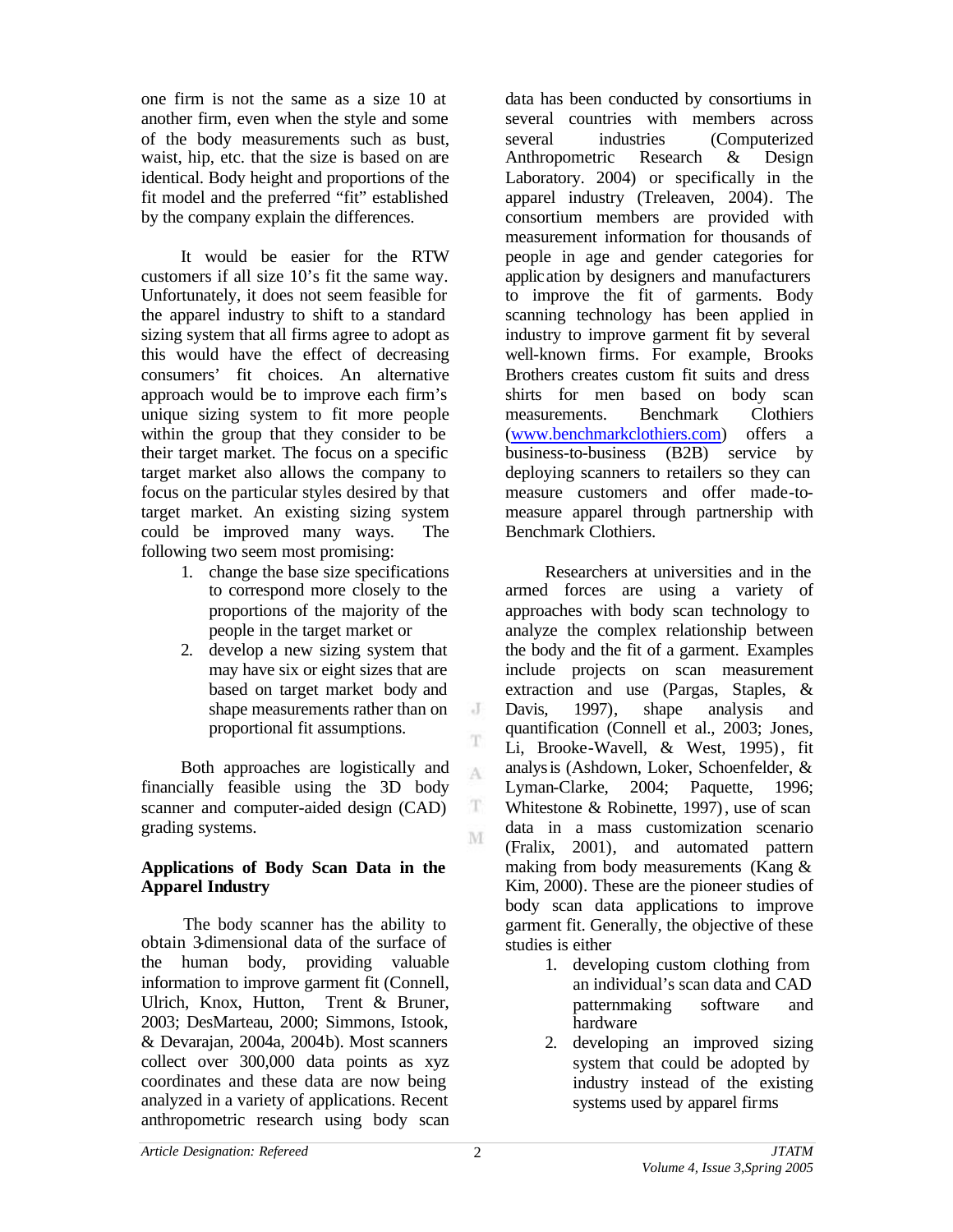3. virtual draping on the body to create apparel patterns, either from a 2D pattern to a 3D virtual garment or *vice versa*.

Realistically, any large-scale use of body scan data to improve apparel fit will not be in custom clothing or industry-wide sizing system changes. Although Brooks Brothers' custom fit suits from scan data and Lands' End custom fit khakis and jeans from personal measurements have been great successes, the majority of apparel customers, especially women, have grown accustomed to having a broad selection of garments from which to choose based on style, color, and fit. They are accustomed to trying on a number of garments and selecting from them. Custom clothing requires imagination, prepaid commitment, and, currently, a limited number of garment type and style offerings. How could we improve fit without forfeiting the shopping model we use today? We argue that collecting body scan data from target market samples and using it to modify existing sizing systems used by individual firms will improve sizing for many consumers within the current shopping model.

The scan data used in research studies and industry applications to date are linear circumference measurements. The measurements possible with body scans are much more numerous and sophisticated than those taken with a tape measure; they are quicker, less intrusive, and can be more reliable. Body scanning technology collects approximately 300,000 data points as xyz coordinates that can be used to calculate circumferences, cross sectional slice areas, surface areas, and volumes. Combined with one dimensional measurements, a more complete set of indicators are available to quantitatively address problems of garment fit.

With 3D visualizations provided by cutting-edge computer software, we can also scan target market members in an apparel firm's actual clothing articles and virtually evaluate fit. Separating the visualizations by size and viewing them as sets—e.g., all size

10's or all size 14's together—helps us to begin to understand how many of the target market population can achieve good fit. Scans in each size can be sorted into like piles based on the fit problems identified visually or statistically. Problems that occur for many participants in one size and across sizes can be addressed with appropriate solutions to improve fit.

This paper presents size-specific research methodology and results based on one apparel firm's target market, the 34 to 55 year old woman, and a size set of pants in one style. The research question is:

*How can a firm's existing sizing system be improved using size-specific visual and statistical analyses of body scan data, resulting in improved apparel fit for the desired target market?*

A variety of visual and statistical analyses were conducted to consider which variables

- 4. contributed to differences between participants' body scans within sizes,
- 5. contributed to differences between body and pant scans of individual participants within sizes,
- 6. can be adjusted to lead to more acceptable fit ratings for the target market scans.

### **The Design Process: The Design of Sizing Systems**

The design process was the foundation for our research. A sizing system is only as good as the method and creativity that go into the development of the system. The process of creating or modifying a sizing system (the design of the sizing system itself) can be addressed using a subset of the process used to design products.

Design methodology has been described as a process that allows for initial precise definition of the problem, stages of development using creative processes to generate ideas, and stages of development in which analysis and testing generate

 $\cdot$ 

T

A

T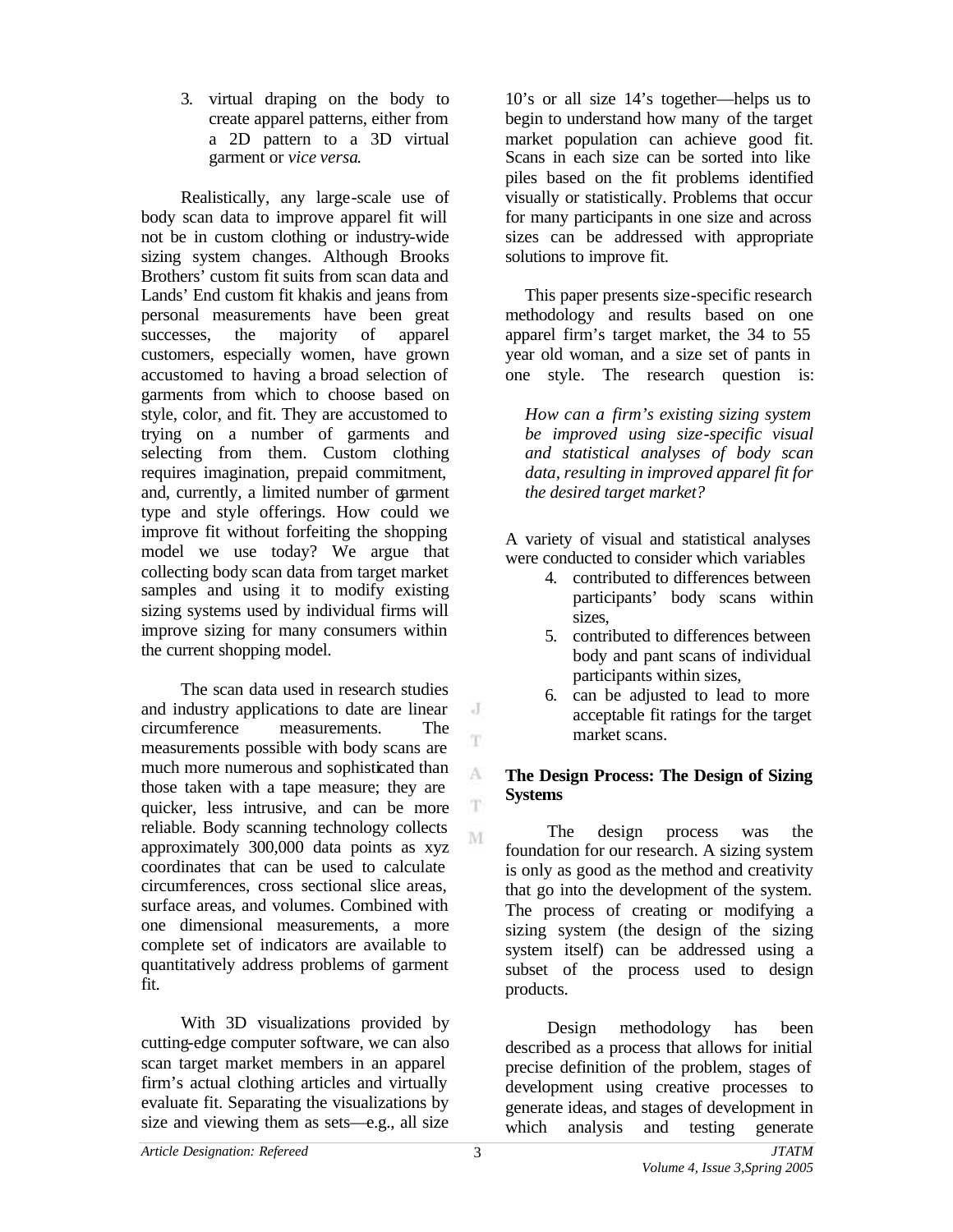information to modify and choose among the ideas generated (Watkins, 1995). This is an iterative process, as each stage reveals new issues and concepts. Each iteration results in refinement and re-focus of the design based on the new information. In the case of designing or improving the design of a sizing system the design criteria are as follows: provide good fit for the greatest number of persons in the target market, use an economically feasible number of sizes in the system, and create a system that is understandable and easy to use (e.g., size selection) for the consumer.

In this paper we will discuss the middle stage of the process, the analysis and testing of the ready-to-wear (RTW) sizing system to generate information for improvements to the system. We are taking a sizing system that has already been implemented and evaluating the level of fit provided for each of the different sizes. Our plan is to analyze the results of the evaluation and ideate a new prototype sizing system based on scan measurements of the target market.

## **Methodology**

An industry apparel firm provided test pants in two size ranges (misses 416 and women's 14-24), size specifications and grade rules for the pant styles, and two fit models' 3D scans and manual body measurements (the fit models were size 8 and 18). Participants were recruited using the firm's target market age range of 34 to 55 years and pant size. A questionnaire was used to collect demographic information from participants and information about participants' comfort with the body scan process and interest in scan applications (Loker, Ashdown, Cowie, & Schoenfelder, 2004; Loker, Cowie, Ashdown, & Lewis, 2004). The 205 female participants were representative of the target market with 60% married, 82% full-time workers, 66% holding a bachelor's degree or higher, and the majority with annual household incomes over \$50,000. The mean age was 44.9 years and participants' ages were relatively

equally divided across the four five-year age spans- 34-39 years (*n=*41), 40-44 (*n=*51), and 45-49 (*n=*65), and 50-55 (*n=*46).

Participants were scanned with a Human Solutions scanner on campus or in New York City with a rented scanner. Each participant was scanned twice, once with a Lycra scanning suit designed for this project to capture the minimally clothed body and a second time wearing test pants in the size with the "best fit" at the hip as determined by the researcher. A second pant scan was taken if it was difficult to determine the "best" fitting pant or the participant wore a size that overlapped between the misses and women's pant size ranges, i.e., 14 and 16. Participants who were scanned in multiple pants were later assigned to one "best fit" size by a panel of experts who assessed the visual fit using the 3D pant scan visualizations. Figure 1 displays the results of the size categorization, 156 in the misses and 49 in the women's pant size categories. The data analysis reported here will focus on the 156 participants who fit best into the misses sized pants.

## **Data Cleaning and Organizing**

The Human Solutions/Tecmath VitusSmart scanner uses eight cameras and four laser light sources to record xyz coordinate data from the surface of the scanned object. Data from the eight camera views were transferred to Polyworks, a software package developed by Innovmetric, for processing, measuring, and displaying data in three dimensions. These data were merged and re-triangulated, eliminating redundant points. Any missing data (holes) in scans were then patched, as volume measures required a closed model. Polyworks software allows 3D visualization and measurement of circumference, surface area, volume, and cross sectional slice area. These measurements are similar to the Volume Index, Cross Sectional Index, and Signature Curve described in previous research on developing 3D models (Ng, Chan, Pong, & Au, 1995).

J

T A

T.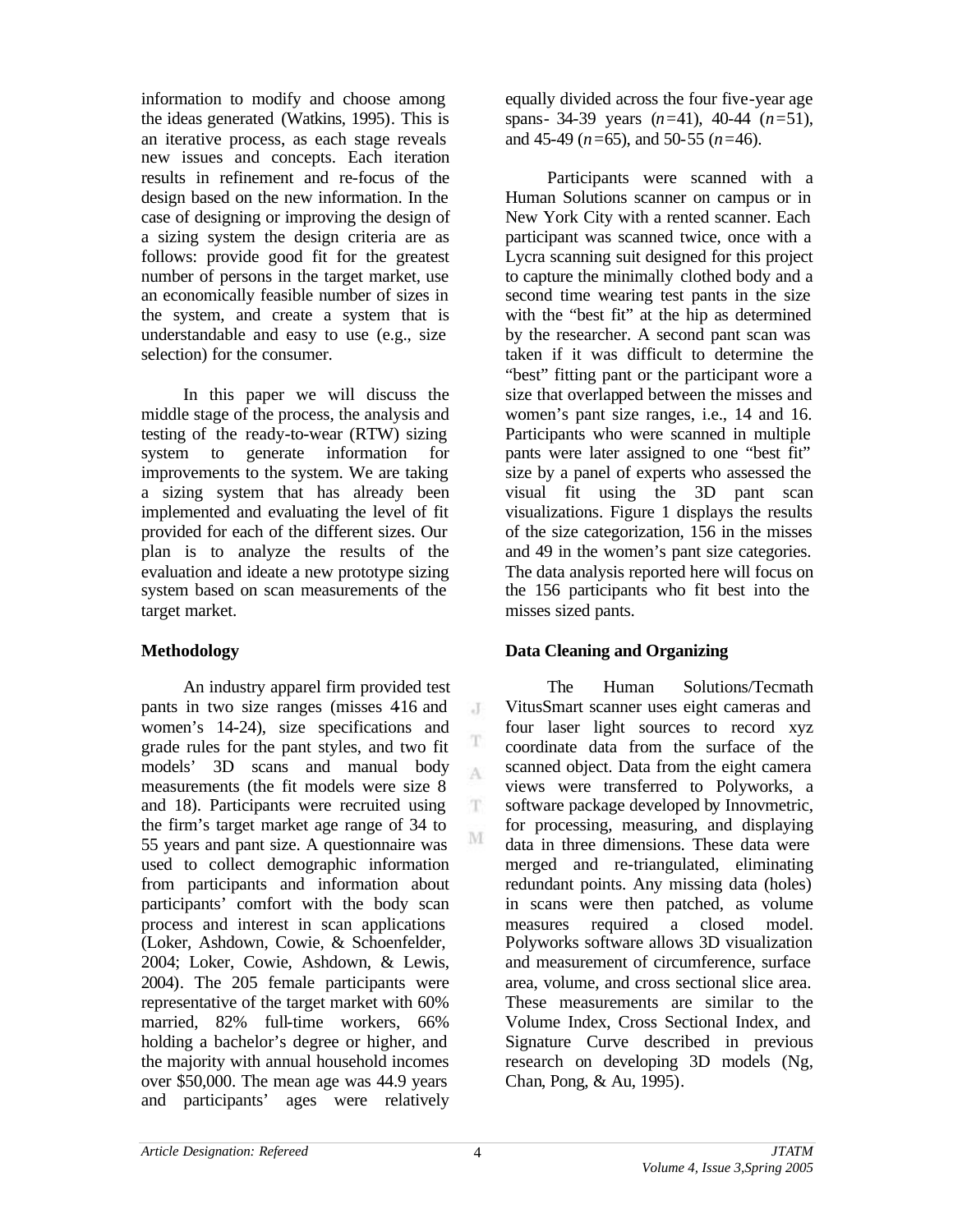

*Figure 1*. Sample population description.

 $\cdot$ 

T

A

T

M

Planes were set parallel to the floor at the abdomen, hip, crotch, and thigh, locating each plane according to specific visual landmarks. Frontal and sagittal planes were set to divide the body vertically. Tilted planes were set to capture the waistband of the pant. The following landmarks were chosen to set the planes for each participants: 1) center of the back, 2) natural waist indent in front, 3) abdomen at the greatest protrusion, anterior to the frontal plane, 4) crotch length measured from the center waist in front to the center waist in the back 5) hip at the greatest protrusion, posterior to the frontal plane and 6) thigh at 25mm below the crotch plane. The planes for each participant were visually set using the 3D visualizations of the pant and minimally clothed scans. The same plane set was used for both scans, ensuring that measurements from the two scans would be taken at the same level. Figure 2 illustrates this process of setting horizontal planes on a scan at the waist, abdomen, and hip as well as frontal and sagittal planes.



*Figure 2*. Landmarks defined by planes.



*Figure 3.* Three size 10 participants*.*

## **Data Analysis**

Data analyses were conducted using both visual and statistical analysis approaches. Visual analysis was used to compare the minimally clothed scan with the pant scan in a fit evaluation process similar to traditional methods with a single fit model (Ashdown, Loker, Schoenfelder, & Lyman-Clarke, 2004). The objective was to identify visual clues concerning the level of fit or misfit within participants wearing the same "best" size pant. Fit ratings of acceptable, marginal and unacceptable were assigned both for specific areas of the pants and an overall fit rating based on stress folds and other visual indications of misfit.

Statistical analyses compared the measurements of the 1) minimally clothed participants to evaluate how well the existing size systems categorized like bodies, and 2) minimally clothed and pant scans of participants within each size to determine the ease values related to acceptable, marginal, and unacceptable fit.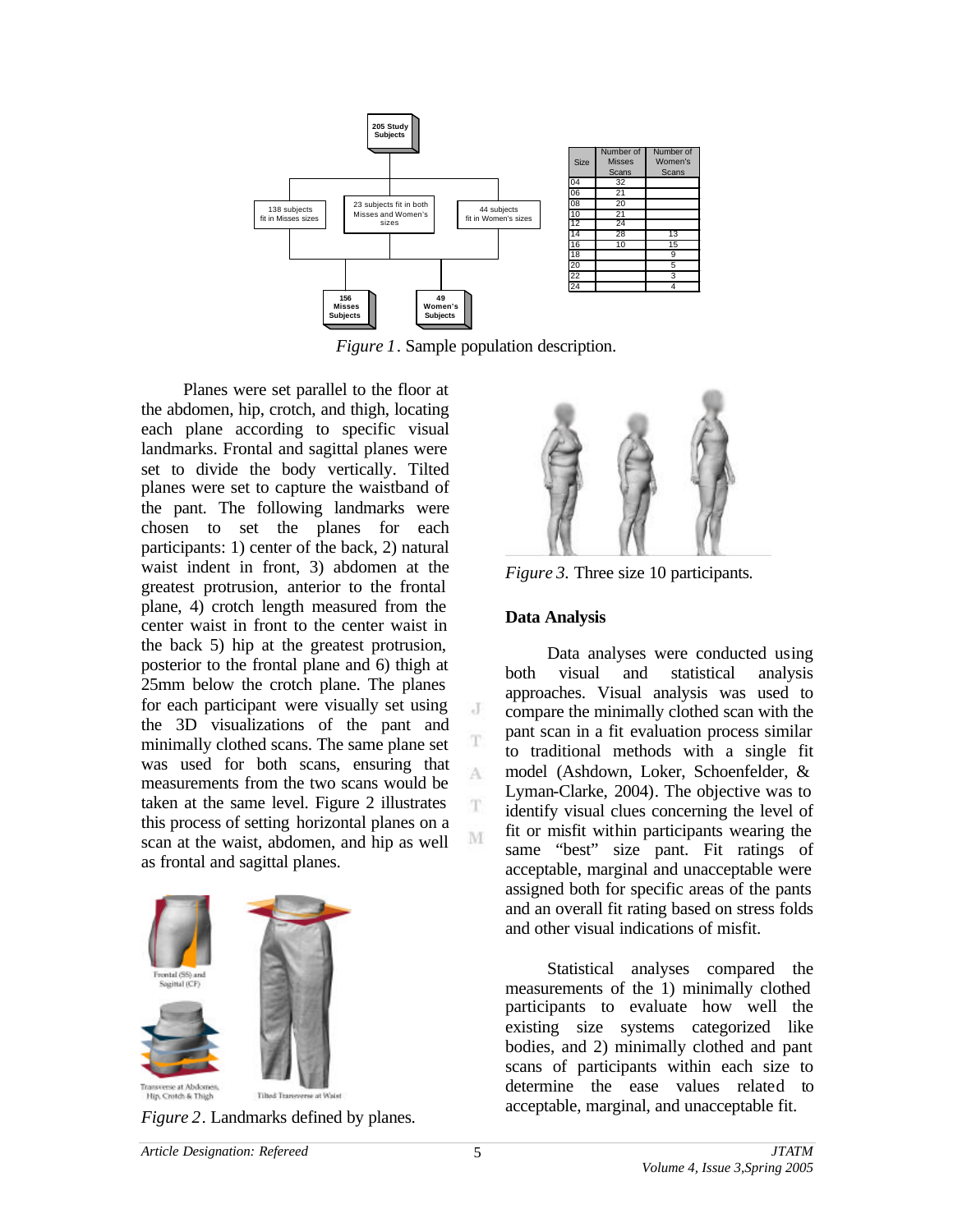### **Visual Analysis**

Innovmetric's Polyworks software suite was used for measurements and scan visualizations. Most body scanners come with software that is designed to output specific measurements, usually one dimensional circumference measures. Polyworks provides more sophisticated 3D visualizations including data point, triangulated wireframe, and smoothed surface views. The smoothed surface visualization of the 3D data set was used in the visual analysis to assess fit or misfit and easily compare the minimally clothed and pant scans.

In 3D, the body surface data can be rotated to any angle or orientation in addition to the usual front, back, and side views. In addition, it is possible to zoom in for closer evaluation of the 3D surfaces. While we anticipated interesting visuals, we were surprised how different some of the body types were that fell within a single size. Figure 3 shows a snapshot of the minimally clothed body scans for three participants, all of whom were assigned to the size 10 "best" fit category. When apparel sizing systems are developed using only linear data and proportional grading, one can see how difficult it is to provide acceptable fit for all variations of women's' bodies.

Figure 4 shows the back view of two scans for one person: the minimally clothed and pant scans. The concurrent visual representation of the two scans makes a visual assessment of fit easier. The stress folds and corresponding body curves and bulges viewed without pants inform the analysis of pant fit. Additionally, wrinkles that indicate misfit in the pants can be analyzed using knowledge of the underlying body shape shown in the minimally clothed scan. For example, sometimes we found that body bulges were not a result of a tight pant waistband but, rather, were caused by poorly fitting underwear.



*Figure 4*. Visual comparison of minimally clothed and pant scans.

## **Fit Ratings**

One of the unique approaches to analyzing body scan data in this research is using the scan visualizations to analyze fit and misfit. Using computer visualization tools, three experts in apparel fit analyzed the pant scans of all participants visually on a computer screen and rated the front and back overall fit of the pants (Ashdown et al., 2004). During the process of reviewing pant fit, two subjects of the original 205 were removed from the fit analysis because of extreme body asymmetry, one participant fitting in the misses size category and one fitting into the women's size category. Due to the small participant count in the larger women's size category, the analysis focused on the measurements and visual fit ratings for the misses size category.

Two approaches were explored using these ratings to investigate the relationship between body and pants, or misfit, in order to find predictive strategies that could be used to identify acceptable fit: 1) analysis of fit ratings by size and 2) analysis of fit ratings based on ease values. This paper only presents the fit ratings by size.

#### **Fit Ratings by Size**

To analyze the fit ratings by size, the percentage of acceptable, marginal, and unacceptable ratings within each size was calculated. Figure 5 displays some of the results. In general, most of the sizes did not fit the participants well, with almost half of

J m.

A

T. M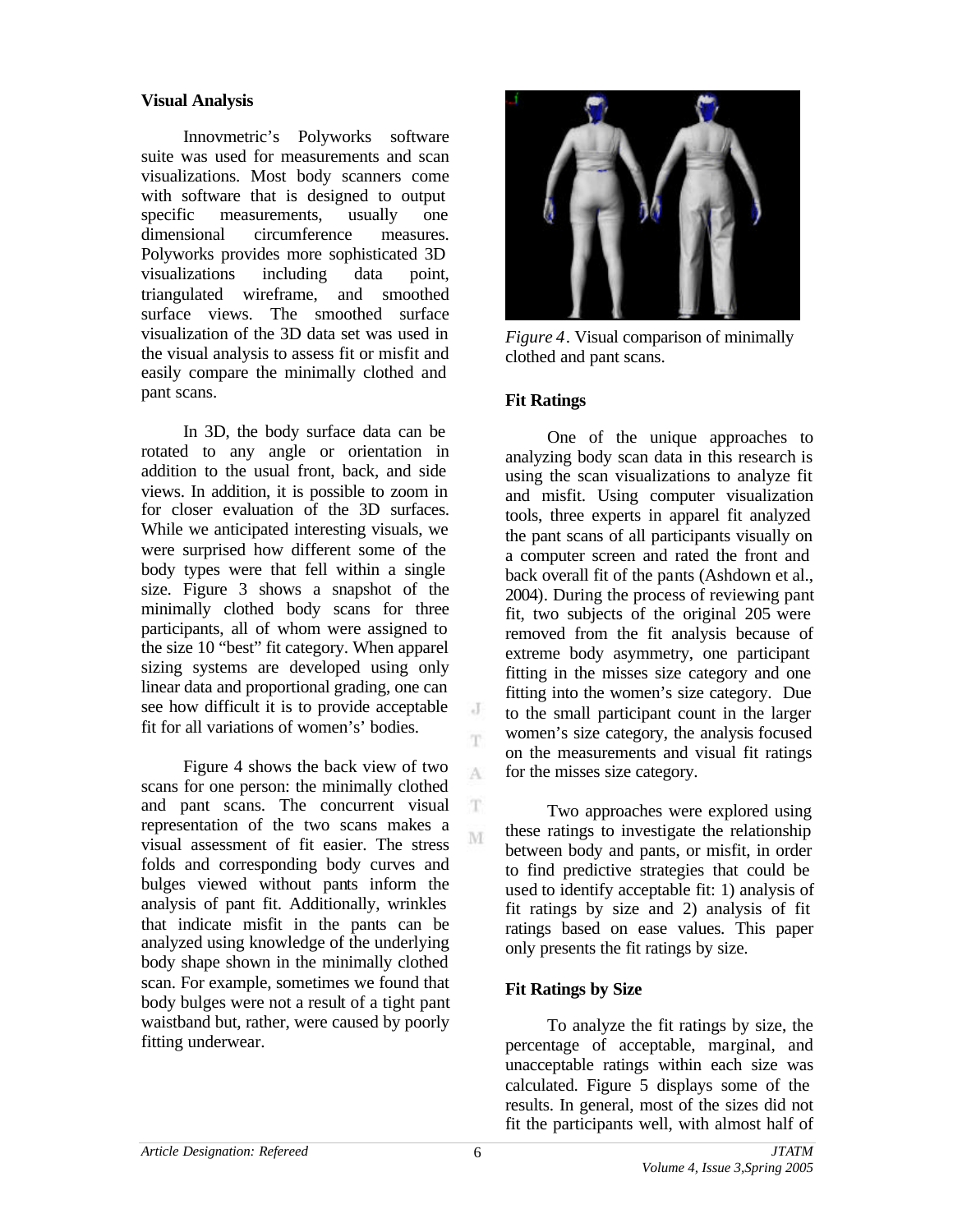the overall ratings in the marginal or unacceptable categories. The marginal fit in sizes 12, 14, and 16 was especially notable. The greatest number of acceptable ratings existed in sizes 6, 8, and 10 as might be expected as the size specifications were

based on a size 8 fit model. We found a number of participants too small for size 4, the smallest size of pant, explaining the relatively high number of participants with unacceptable fit in that size.



*Figure 5*. Percent overall fit ratings within size (*N* =155).

 $\mathcal{X}$ 

T

А m

M

Cross-tabulations of the fit ratings by size were run for the critical fit locations standard in pant pattern making: waist, waist location, abdomen, hip, crotch length, and thigh circumferences. Significant differences across sizes were calculated using the chisquare statistic in order to identify problem fit areas by size. The crotch and below buttocks ratings were mostly unacceptable for all sizes indicating a fault in the basic pant pattern at the crotch. The smaller sizes were rated with relatively high acceptable fit across all critical fit locations except the crotch and below buttocks ratings. These ratings indicate that the smaller sizes were

closer in proportion to the fit model than the larger sizes and, perhaps, that smaller sizes are easier to fit with flatter body curves.

Significant differences across the waist and abdomen pointed to fit problems in sizes 12 and 14 with many more marginal and unacceptable ratings than the smaller sizes. Figure 6 illustrates the ratings across sizes for these critical fit locations. The hip fit also had significantly more marginal ratings for size 14. These results indicate the potential for transforming marginal fit to acceptable fit with some minor pattern making or grading adjustments.



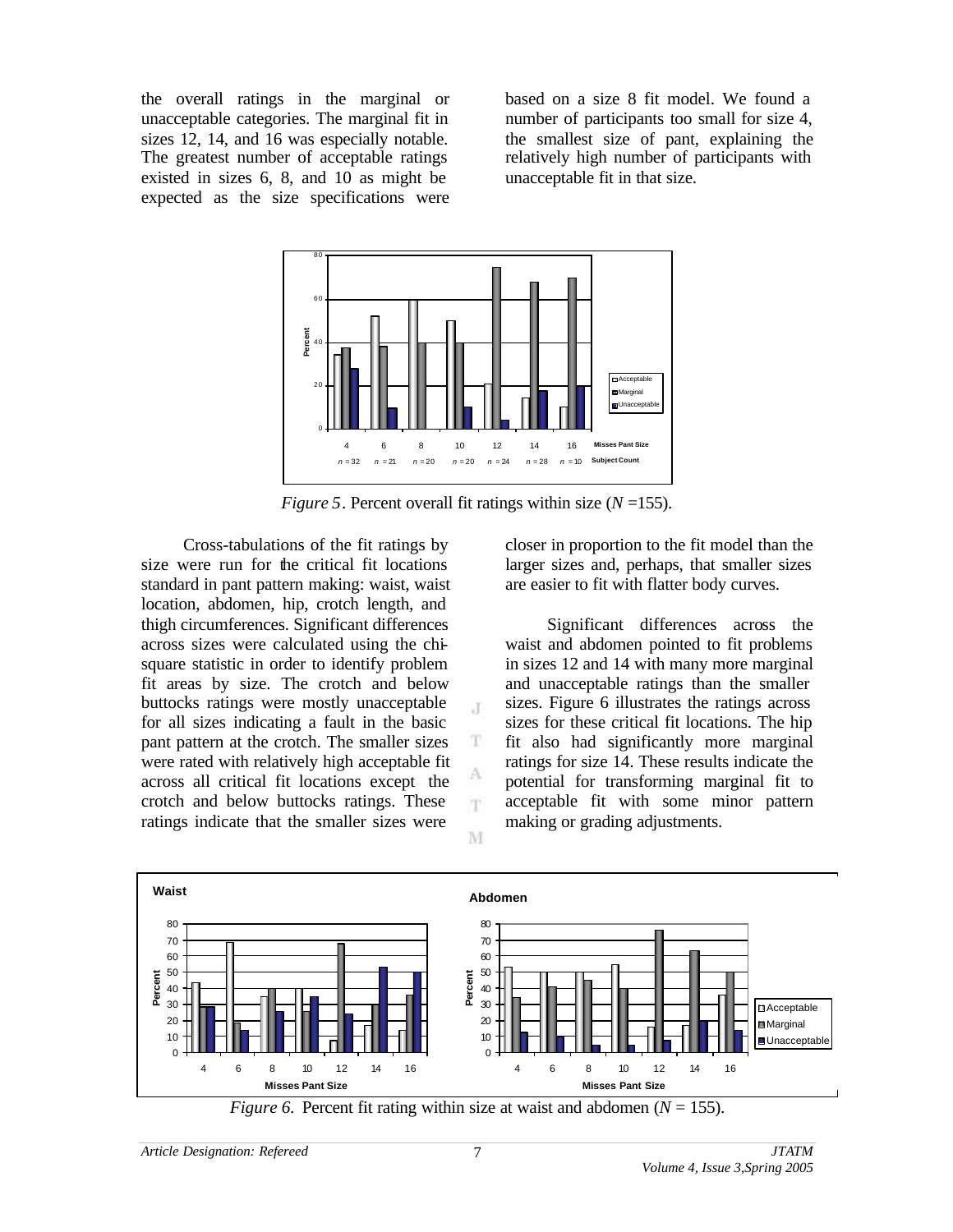The process of fit rating based on visual evaluation and size categorization identified problems within some sizes and not others. The results point out problems with proportional grading assumptions that underlie most pattern development systems. Additional 3D measurements and statistical analyses may lead to specific adjustment of size specifications within each size that will provide acceptable fit for more people in the target market.

### **Statistical Analyses with 2D and 3D Measurements**

The IMEdit module of the Polyworks software suite was used to set landmark planes at critical fit locations in order to collect measurements from the scan data in addition to visually assessing the pant fit. Figure 7 illustrates the visual representation of the measurements taken for each scan. The circumference measurements reflected traditional tape measure values, taken in millimeters. The cross sectional slice area and surface area measurements described the variations in shape between body and pants using area in squared millimeters. The volume measurements were calculated in millimeters cubed. Statistical normalization techniques were used to control for the multi-dimensional nature of the measurements.



*Figure 7.* Circumference, surface area, slice area and volume measurements.

#### **Cluster Analysis**

The objective of our statistical analysis was to group study participants based on their body measurements and then compare those groupings to the actual pant size worn. Twenty measurements were calculated and used in order to group the subjects. A K-Means cluster analysis was run in SPSS in order to group participants according to similarities of measurements. Eight separate cluster analyses were run, generating participant cluster membership when given from two to nine grouping categories. Each K-Means cluster result was evaluated to determine the ideal number of grouping categories. We found that five seemed to be the most ideal and that the difference between the four and five cluster runs was most interesting.

 $_{\rm d}$ m.

A m.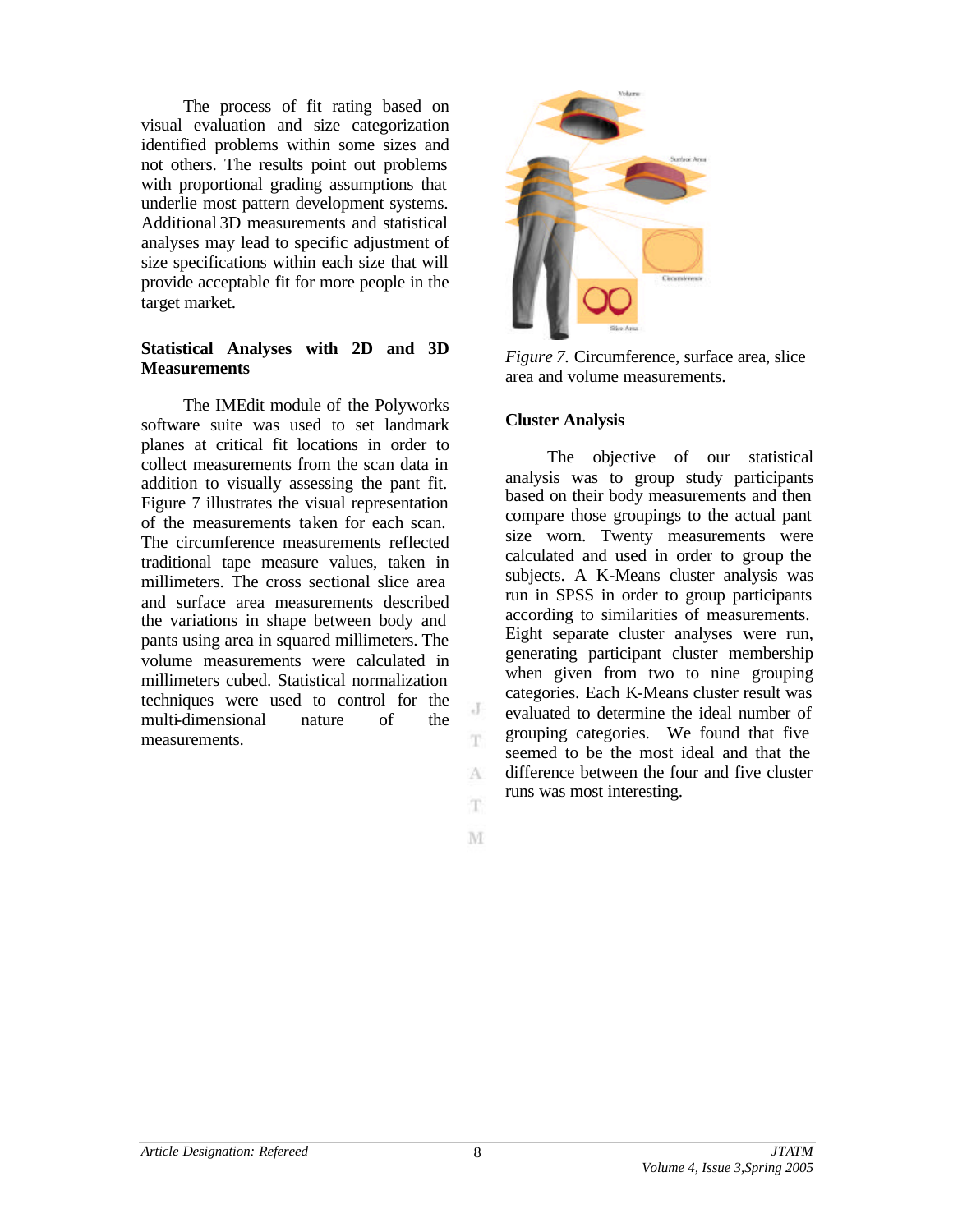|          |               |                                                                                                                                                                                                                                | <b>Cluster 1</b>                           | <b>Cluster 2</b>               | Cluster 3                | <b>Cluster 4</b>               | Cluster 5                          |
|----------|---------------|--------------------------------------------------------------------------------------------------------------------------------------------------------------------------------------------------------------------------------|--------------------------------------------|--------------------------------|--------------------------|--------------------------------|------------------------------------|
|          |               |                                                                                                                                                                                                                                | Mean StDev                                 | <b>Mean StDev</b>              | <b>Mean StDev</b>        | <b>Mean StDev</b>              | <b>Mean StDev</b>                  |
| z-scores | Circumference | Natural Waist                                                                                                                                                                                                                  | $0.25$ $0.37$ <sup>a</sup>                 | $-1.09$ 0.44 $^{\rm b}$        | $1.73$ 0.46 $\degree$    | $-0.34$ 0.37 $^d$              | $1.08$ 0.35 $^{\circ}$             |
|          |               | Top of Waistband<br>Bottom of                                                                                                                                                                                                  | $0.31$ $0.36$ <sup>a</sup>                 | $-1.11$ 0.45 $^{\rm b}$        | 1.76 $0.43$ °            | $-0.34$ 0.35 $^d$              | 1.03 0.38 $^{\circ}$               |
|          |               | Waistband                                                                                                                                                                                                                      | 0.40~0.38 <sup>a</sup>                     | $-1.17$ 0.44 $^{\rm b}$        | 1.72 0.29 $\degree$      | $-0.30$ 0.30 $^d$              | $0.98$ 0.44 $^{\circ}$             |
|          |               | Abdomen                                                                                                                                                                                                                        | 0.40~0.40 <sup>a</sup>                     | $-1.15$ 0.43 $^{\rm b}$        | 1.67 0.57 $\degree$      | $-0.27$ 0.48 <sup>d</sup>      | $0.91$ $0.36$ <sup>e</sup>         |
|          |               | Hip                                                                                                                                                                                                                            | $0.83$ $0.26$ <sup>a</sup>                 | $-1.25$ 0.44 $^{\rm b}$        | 1.62 0.41 $\degree$      | $-0.22$ 0.33 <sup>d</sup>      | $0.58$ 0.42 <sup>a</sup>           |
|          |               | Thigh                                                                                                                                                                                                                          | $0.87$ 0.45 <sup>a</sup>                   | $-1.17$ 0.55 <sup>b</sup>      | 1.44 $0.63$ °            | $-0.21$ 0.44 <sup>d</sup>      | $0.49~0.55$ <sup>a</sup>           |
|          |               | Natural Waist                                                                                                                                                                                                                  | $0.21\;$ $0.35\;^\mathrm{a}$               | $-1.06$ 0.39 $^{\rm b}$        | 1.79 0.53 $\degree$      | $-0.37$ 0.36 <sup>d</sup>      | $1.08$ 0.40 <sup>e</sup>           |
|          |               | Top of Waistband<br>Bottom of                                                                                                                                                                                                  | $0.27~0.33$ <sup>a</sup>                   | $-1.07 -0.38$ <sup>b</sup>     | 1.85 0.51 $\degree$      | $-0.37$ 0.32 <sup>d</sup>      | $1.02 \ 0.41$ <sup>e</sup>         |
|          | Slice Area    | Waistband                                                                                                                                                                                                                      | $0.36$ $0.37$ <sup>a</sup>                 | $-1.14$ 0.38 $^{\rm b}$        | $1.80~0.33$ °            | $-0.33$ 0.28 <sup>d</sup>      | $0.98$ 0.47 <sup>e</sup>           |
|          |               | Abdomen                                                                                                                                                                                                                        | $0.34$ $0.42$ <sup>a</sup>                 | 0.37 h<br>$-1.10$              | 1.76 $0.64$ °            | $-0.31$ 0.45 <sup>d</sup>      | $0.92 \ 0.40 \ ^{\circ}$           |
|          |               | Hip                                                                                                                                                                                                                            | $0.75$ $0.27$ <sup>a</sup>                 | 0.39 <sup>b</sup><br>$-1.22$   | 1.73 0.45 $\degree$      | $-0.27$ 0.33 <sup>d</sup>      | $0.63$ $0.43$ <sup>a</sup>         |
|          |               | Thigh                                                                                                                                                                                                                          | 0.87~0.49~ <sup>a</sup>                    | $-1.15$ 0.50 $^{\rm b}$        | 1.48 0.69 $\degree$      | $-0.24$ 0.43 <sup>d</sup>      | $0.48$ 0.57 $^{\circ}$             |
|          |               | Top of Waistband to                                                                                                                                                                                                            |                                            |                                |                          |                                |                                    |
|          |               | Bottom of<br>Waistband                                                                                                                                                                                                         | $0.31 \ 0.33$ <sup>a</sup>                 | $-1.12$ 0.37 $^{\rm b}$        | 1.85 0.33 $\degree$      | $-0.35$ 0.28 <sup>d</sup>      | 1.01 0.40 $^{\circ}$               |
|          | Surface Area  | Top of Waistband to<br>Abdomen                                                                                                                                                                                                 | $0.20~0.51$ <sup>a</sup>                   | $-0.97$ 0.44 $^{\rm b}$        | 1.65 0.99 $\degree$      | $-0.31$ 0.55 <sup>d</sup>      | $0.92~0.48$ <sup>e</sup>           |
|          |               | Abdomen to Hip                                                                                                                                                                                                                 | $0.94$ $0.51$ <sup>a</sup>                 | $-1.11$ 0.58 $^{\rm b}$        | $1.25$ 1.07 <sup>a</sup> | $-0.15$ 0.45 <sup>c</sup>      | $0.33$ $0.57$ <sup>d</sup>         |
|          |               | Hip to Thigh                                                                                                                                                                                                                   | 0.66~0.39 <sup>a</sup>                     | $-1.15$ 0.47 $^{\rm b}$        | $1.70 \, 0.62$ °         | $-0.27$ 0.37 <sup>d</sup>      | $0.63$ $0.54$ <sup>a</sup>         |
|          |               | Top of Waistband to<br>Bottom of<br>Waistband                                                                                                                                                                                  | $0.33$ $0.36$ <sup>a</sup>                 | $-1.11$ 0.38 $^{\rm b}$        | 1.82 0.42 $\degree$      | $-0.35$ 0.31 <sup>d</sup>      | 0.99 0.40 $^{\circ}$               |
|          | Volume        | Top of Waistband to<br>Abdomen                                                                                                                                                                                                 | $0.08$ 0.66 <sup>a</sup>                   | 0.47 <sup>b</sup><br>$-0.78$   | 1.45 1.38 $^{\circ}$     | $-0.27$ 0.63 <sup>a</sup>      | $0.80~0.73$ <sup>d</sup>           |
|          |               | Abdomen to Hip                                                                                                                                                                                                                 | $0.90~0.73$ <sup>a</sup>                   | 0.65 <sup>b</sup><br>$-0.65$   | $0.35$ 1.88 $^{acd}$     | $0.01$ 0.60 $\degree$          | $-0.13$ 0.83 $^{bcd}$              |
|          |               | Hip to Thigh                                                                                                                                                                                                                   | $0.57~0.46~^a$                             | 0.48 <sup>b</sup><br>$-1.07$   | $1.72$ 0.81 $\degree$    | $-0.29$ 0.42 <sup>d</sup>      | $0.62\;$ 0.61 $^{\mathrm{a}}$      |
|          |               | <b>Ordinal Pant Size</b>                                                                                                                                                                                                       | 12.74 $1.13a$                              | $0.84\ ^{\rm b}$<br>4.44       | 15.33 0.98 °             | 8.13 1.53 $^d$                 | $1.56$ <sup>a</sup><br>12.54       |
|          |               | Size 4<br>$n = 32$                                                                                                                                                                                                             | $\overline{\phantom{a}}$                   | x)<br>32                       | $\overline{\phantom{0}}$ | $\overline{\phantom{a}}$<br>12 | $\overline{\phantom{a}}$           |
|          |               | $\begin{array}{r}\n\frac{\text{size } 4}{\text{Size } 6} \\ \frac{\text{Size } 6}{\text{Size } 10} \\ \frac{\text{Size } 10}{\text{Size } 12} \\ \frac{\text{Size } 12}{\text{Size } 14}\n\end{array}$<br>$n = 21$<br>$n = 20$ | $\overline{\phantom{a}}$<br>$\overline{a}$ | 9                              | $\frac{1}{2}$            | 20                             | $\sim$<br>$\overline{\phantom{a}}$ |
|          |               | Size 10 $n = 21$                                                                                                                                                                                                               | $\mathbf{1}$                               | $\overline{\phantom{a}}$       | $\overline{\phantom{a}}$ | 15                             | 5                                  |
|          |               | Size 12 $n = 39$                                                                                                                                                                                                               | 15                                         | Α<br>÷,                        | ÷                        | $\blacksquare$                 | 24                                 |
|          |               | $n = 28$                                                                                                                                                                                                                       | 11                                         | $\overline{\phantom{a}}$       | 5                        | $\overline{\phantom{a}}$       | 12                                 |
|          |               | $n = 10$<br>Size 16<br>$N = 156$                                                                                                                                                                                               | $\overline{a}$<br>27                       | $\overline{\phantom{a}}$<br>41 | 10<br>15                 | $\Box$<br>47                   | $\omega$<br>26                     |
|          |               |                                                                                                                                                                                                                                |                                            |                                |                          |                                |                                    |

Table 1 *Cluster Analysis of Body Measurements for Participants Wearing Misses Pant Sizes (N=156)*

*Note.* Superscripts unique to one cluster indicate a significant difference between that cluster and all others at p<0.05. A set of common superscripts indicates that the cluster is not significantly different from those clusters with any of the common superscripts.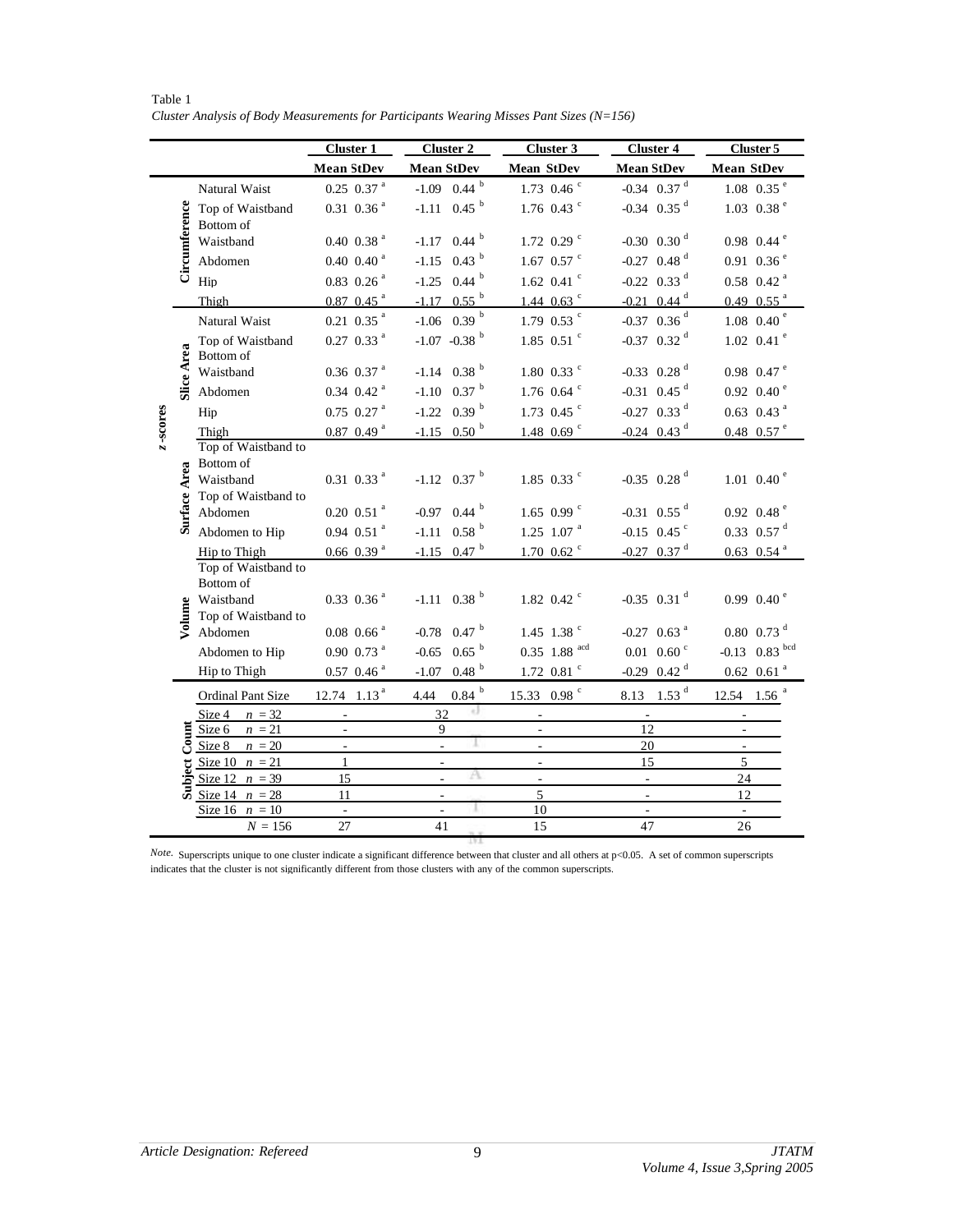The four cluster solution had one very large cluster with a large range of values. The five cluster solution essentially broke that single cluster into two (Cluster 1 and 5 in Table 1) and provided five clusters with better count distribution and smaller standard deviations within each cluster. ANOVA results from the five cluster solution are reported in Table 1 using *z*scores of the measurements in order to eliminate unit issues among the multidimensional dataset. Using the *z*-scores, we then compared how the pant sizes distributed among the cluster groups.

Table 1 displays statistically significant differences using superscripts unique along rows (across clusters). For example, when all values in a row have a unique superscript (i.e., a, b, c, d, and e), there are statistically significant differences among the means across all clusters for that measurement. When there are common superscripts within a row, there are no statistically significant differences for the clusters that share the same superscript. For example, for hip circumference, Cluster 1 and 5 both have the superscript *a* indicating that there is no significant difference in the mean hip circumference between these two clusters. Most *z*-scores increased in the following order based on cluster mean values: from Cluster 2, with the lowest negative values of sample mean  $(z = 0)$  for most variables, to Cluster 4, Cluster 1, Cluster 5, to Cluster 3 with the highest positive values of sample mean. Compared to the pant size data at the bottom of the table, this ordering roughly equates to the ascending pant size.

We were interested to see how the clustering membership related to pant size. We found that all size 4 participants and some size 6 participants were categorized in Cluster 2, with the smallest measurements. The cluster with the next largest measurement values, Cluster 4, included participants with size 6, 8, and 10 "best fit" pants. Clusters 1 and 5 both included participants wearing primarily size 12 and 14 "best fit" pants. All participants wearing

size 16 pants and some wearing size 14 were categorized into Cluster 3.

The additional two and three dimensional measurements included in our analysis essentially point to sizes that may have significantly different body types which were currently unaccounted for in the original sizing system. In other words, the additional measurements grouped participants together differently. Instead of all participants from one size being grouped into the same cluster, we found that five clusters seemed better than seven clusters, the number of groupings in the original sizing system. In addition, we found several instances of two or three sizes being grouped in a single cluster. An analysis of the differences across clusters for participants of the same size can give us clues about the variation within an existing size group.

Clusters 1 and 5 both included participants with "best size" pants of 10, 12, and 14. Looking at the significant differences between these two cluster variables, it appears that Cluster 5 has significantly larger waist and abdomen *z*scores than Cluster 1 for almost every measurement. The hip and thigh measurements, however, were not significantly different. These results suggest that the cluster analysis might be describing body type variations. Cluster 1 might include more study participants with hourglass figures and while straighter figures where grouped into Cluster 5. It also seems that the height between the abdomen protrusion and the buttocks protrusion influenced some of the statistical differences in volume for the two clusters.

Cluster 4 had three different sizes of participants grouped together, sizes 6, 8, and 10 with the most even distribution of sizes within the cluster. In addition, Cluster 4 had the highest subject count of all clusters. Two possible explanations for these results are that

> 7. these sizes are the closest grade to the fit model and thus would have less variability and

 $\cdot$ 

T A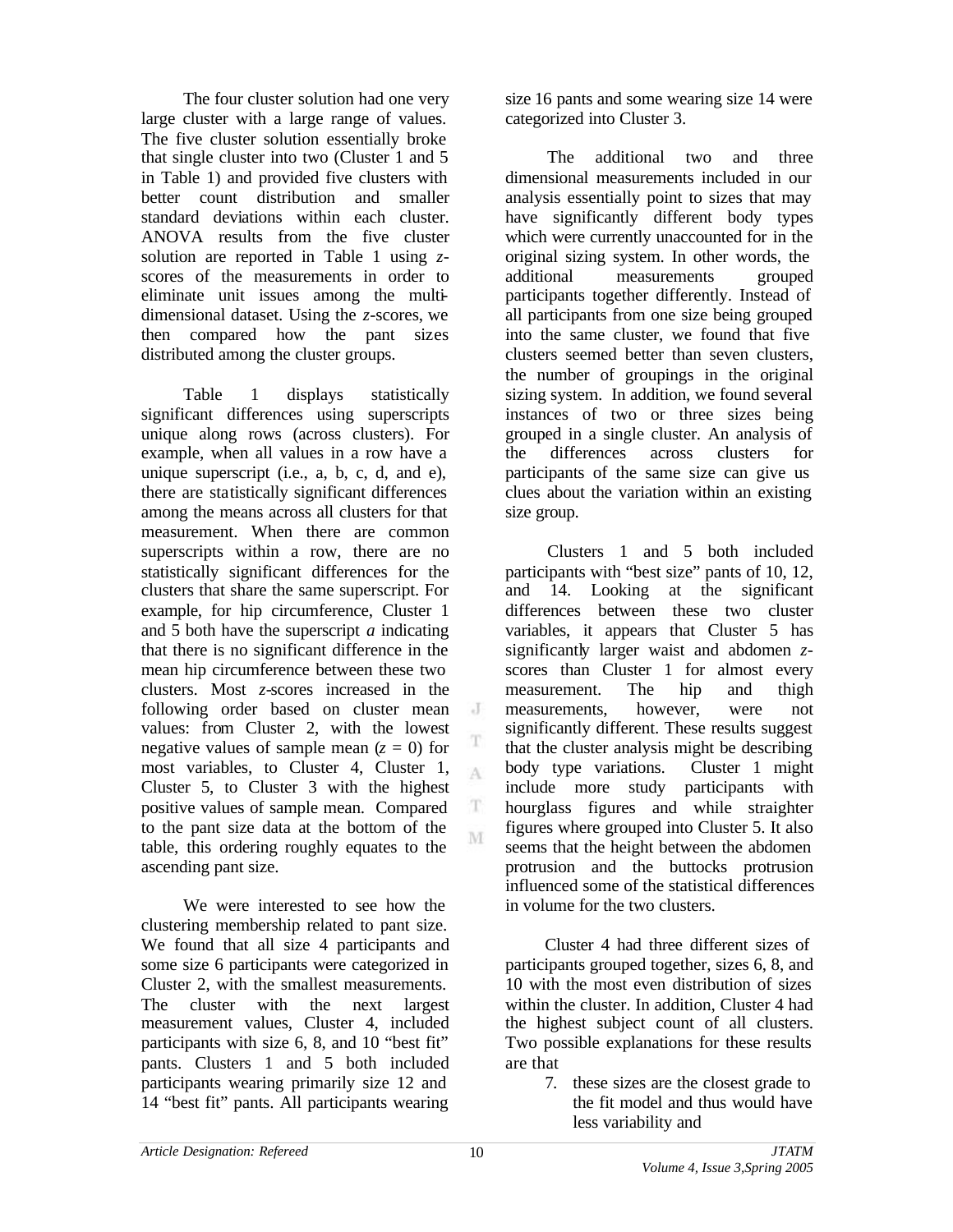8. the body types in these sizes are similar to the body type of the fit model.

All Cluster 4 measurements were significantly different to all other clusters except the abdomen to hip volume and top of waistband to abdomen volume measurements.

We turned to visual analysis to further investigate these interesting divisions that appeared from the volume measurements. Figure 8 shows a sample of size 12 participants in Cluster 1 and Cluster 5 and illustrates the impact of landmark definitions as an indicator of body shape now possible with 3D datasets. The highlighted bands show how the vertical spread between the abdomen to hip planes can significantly

affect the volume measurement. The two landmark planes are set as horizontal planes at the point of greatest protrusion on the lower torso, anterior to the frontal plane (the abdomen) and posterior to the frontal plane (the hip). These differences in body shape revealed through this analysis may be one reason for significant fit variations within a single size.

These results have led us to consider including the vertical distance between planes as a measurement in future analyses. Recent new software capabilities have also allowed us to begin automating the landmark identification process which will ensure better repeatability, accuracy, and measurement validity.



*Figure 8.* Abdomen to hip volume of misses size 12 participants in Cluster 1 and 5.

T.

M

Visualizations of the cross sectional slice areas also show interesting trends in body shape among participants of different sizes at the waist, abdomen, and hip landmarks. Figure 9 shows the variation of waist cross section shapes for the different size groups within each size category (abdomen points towards the bottom of each image—imagine you are looking down at a body from above and you can see their belt).

In addition to general shape trends across sizes, it can also be informative to see the cross sectional slices for a specific body area superimposed with participants of different sizes. Figure 10 shows the superimpositions of the waist, abdomen, and hip slices for four participants who wore pant sizes 4, 12, 16, and 20W. Notice the variation in shape across the sizes, from a flat elliptical shape to more heart shaped in the larger sizes. Interestingly, it seems the shape is relatively similar across all three areas within a size, just changing in dimension. With additional shape information, we have been able to obtain visual clues helping to guide our statistical analyses which have the potential for significantly improving fit for a substantial portion of a target market within each size.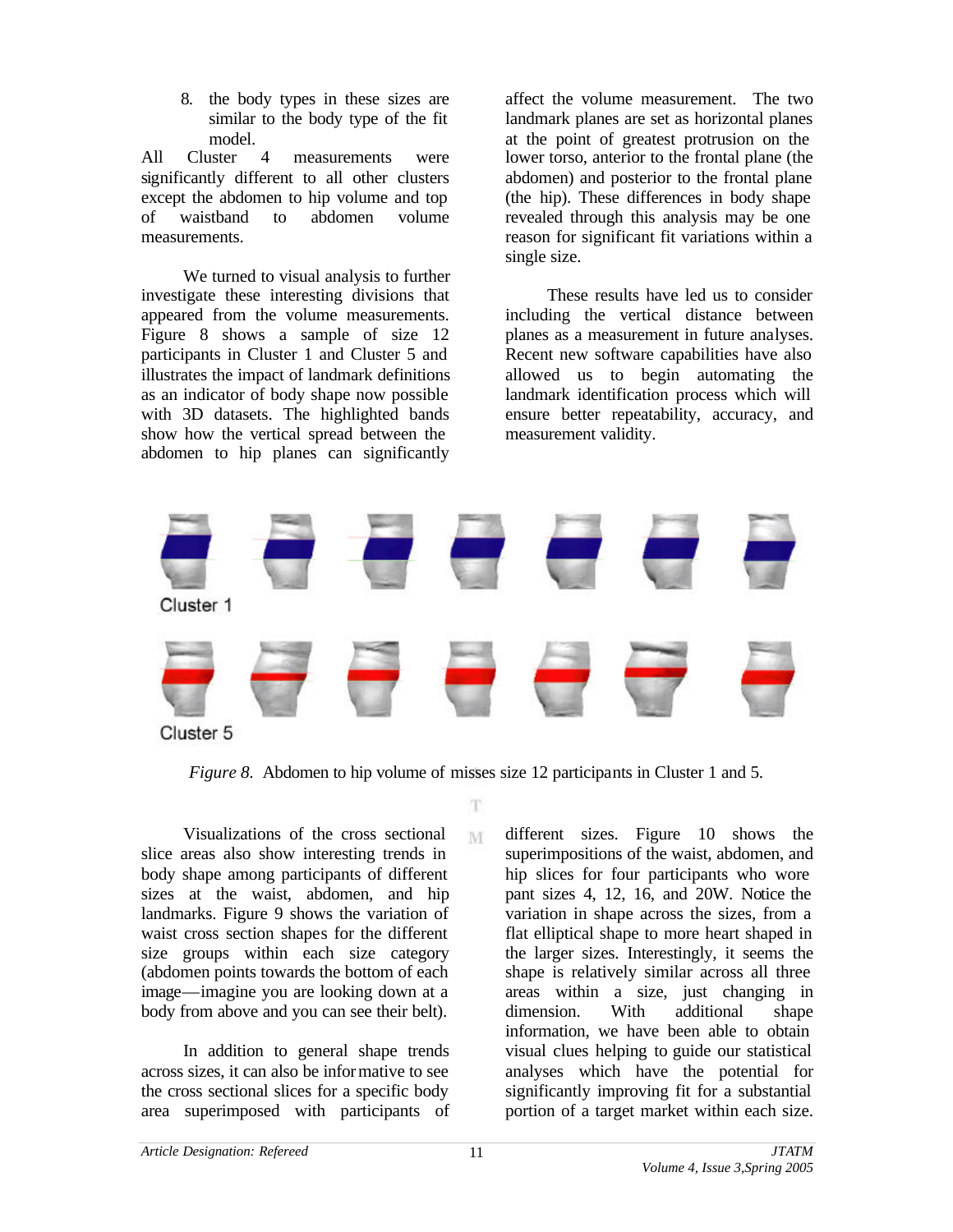

*Figure 9.* Shape variation in waist slices across misses and women's sizes.



*Figure 10*. Shape variation across sizes 4, 12, 16, and 20W at waist, abdomen, and hip.

М

We can conclude from these results that it is very possible that significant fit improvements can be possible without adding additional sizes. The two and three dimensional measurements now possible with 3D body scan technology may prove essential in improving existing RTW sizing systems by enabling more intelligent groupings of the target market without increasing the number of sizes. In addition, the measurements from 3D body scans have the potential to be used to develop entirely new sizing systems based on quantitative measurements and body variations specific to a particular target market.

### **Conclusions and Implications**

Using body scan technology, we have investigated the pant fit of 156 participants with the "best fit" pant in the misses size category. In this target market, 34 to 55 year old women, current sizing systems offer an acceptable fit to about only about half of the 156 participants based on fit ratings by three experts. Our visual and statistical analyses have helped us identify the most problematic fit areas of the waist and abdomen. In addition, it seemed clear that there were fit issues specific to particular sizes. We will continue to identify critical adjustments for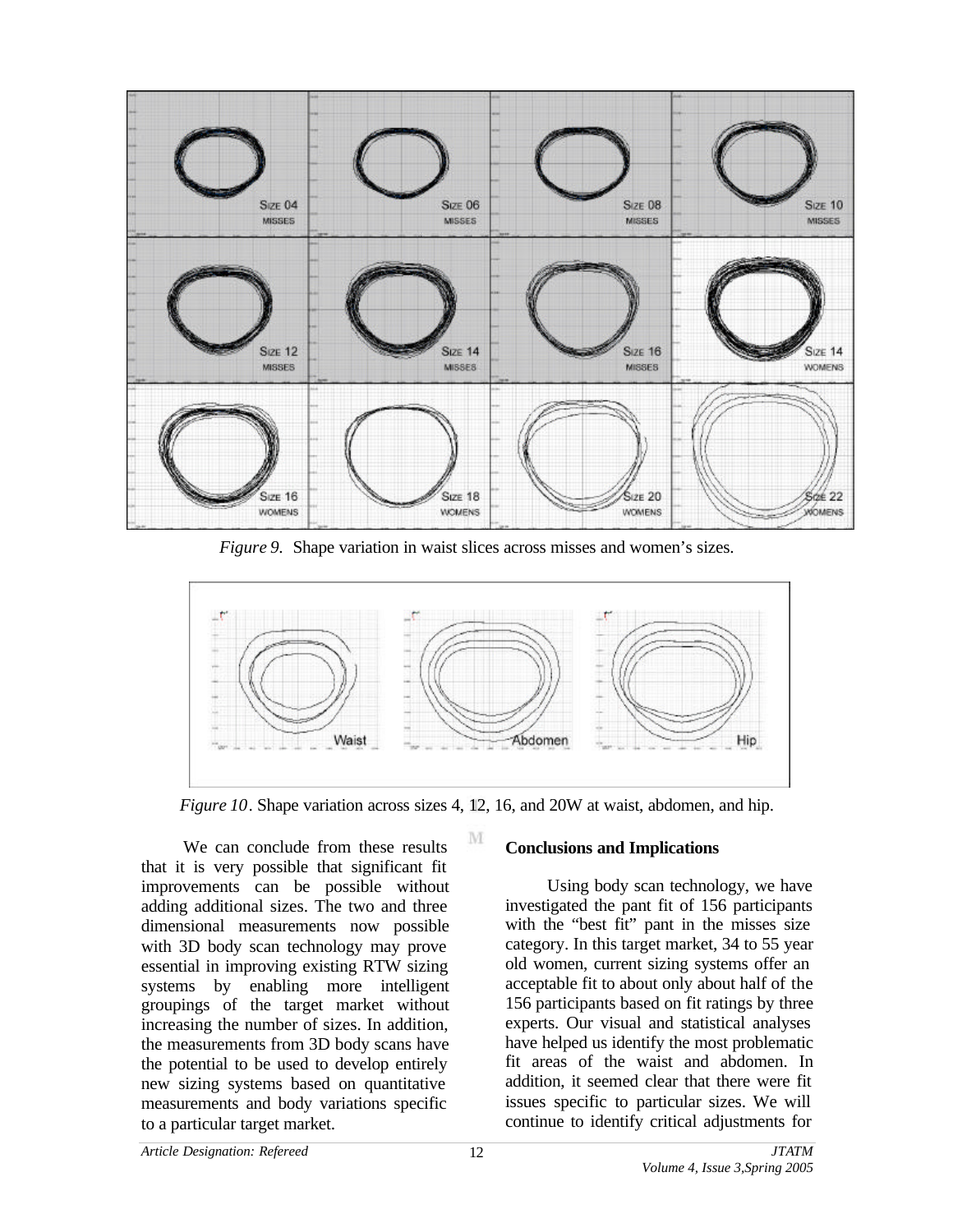existing patterns based on new 2D and 3D measurements available from body scan data. We expect the most benefit to come from applying specific adjustments to individual pant sizes resulting in an improvement to the existing RTW sizing system.

Visual analysis ratings are relatively easy to conduct using body scan data. Fit ratings were assigned by experts using a database form and 3D smooth surface visualizations of the minimal clothing and pant scans, following a process similar to those currently used in fit analysis sessions with a single fit model. Comparing the minimally clothed scan side-by-side to the pant scan clearly seemed to aid in the fit assessment process. Visual analysis offered a qualitative assessment of fit, typical of fit sessions, except with a much larger range. Fit assessments were performed for 156 participants in seven different size categories, essentially evaluating the pant fit on 156 fit models instead of one. Visual analysis using 3D scan data also aids in validating the accuracy of the fit ratings by being able to average independent expert fit evaluations. The participant's fit ratings in each size cell can also be averaged instead of relying on the assessment of fit based on a single fit model. Statistical analyses can be conducted on these data when the number of participants in each size cell is about 20. Chi-square and percent analyses pointed to the waist and abdomen as the critical fit areas with the most problems in achieving acceptable fit for the test pants. T

Cluster analysis offered an alternative categorization of the target market participants based on 2D and 3D body measurement data in addition to one dimensional circumference measurements. We determined an ideal five clusters based on 20 measurements and compared the cluster membership to size groupings. We found that with the additional measurements available with body scan data, the participants were separated into five instead of the original seven size categories and two or three original size groups were represented in each cluster. Again, the waist and abdomen measurements seemed

important in defining the cluster categories. The cluster analysis results explained some of the reasons that the existing sizing system for our industry partner only fit about half of our research participants. The traditional sizing systems based on proportional size grades from the size specifications of a single fit model do not reflect the measurements of a target market. By analyzing scan data for an existing size, we can recommend adjustments specific to each existing size or propose a new approach to developing an improved sizing system for our industry partner.

Potential applications of these findings require several shifts in the way industry approaches apparel sizing. Body scan technology and analysis of its data are required, and the application of the iterative design process to the refinement of sizing systems provides the method for using these new data. Greater knowledge of the company's own target market's body measurements can be applied to adjust existing sizing systems at each firm to provide more of its customers acceptable fit. Once the improved or new sizes are on the market, firms will need to develop consumer education and marketing strategies to guide consumer product selection.

Body scan technology and the visual and statistical analyses proposed here require numerous participants as representative members of an apparel firm's target market and two scans of each participant (minimally clothed and clothed in the firm's clothing in the size of best fit) to evaluate fit. The basic strategy is to adjust existing sizing systems based on actual fit data of the company's own target market. This requires about 20 participants for each expected size category, that is, at least 140 for a misses size range from 4-16. The increased availability of portable body scanners such as the scanner recently developed by  $TC^2$  will facilitate this type of analysis by the industry (www.tc2.com). Manufacturers and retailers can rent or purchase a scanner to rotate around several of their flagship stores. Consumers who are shopping and trying on their brand can be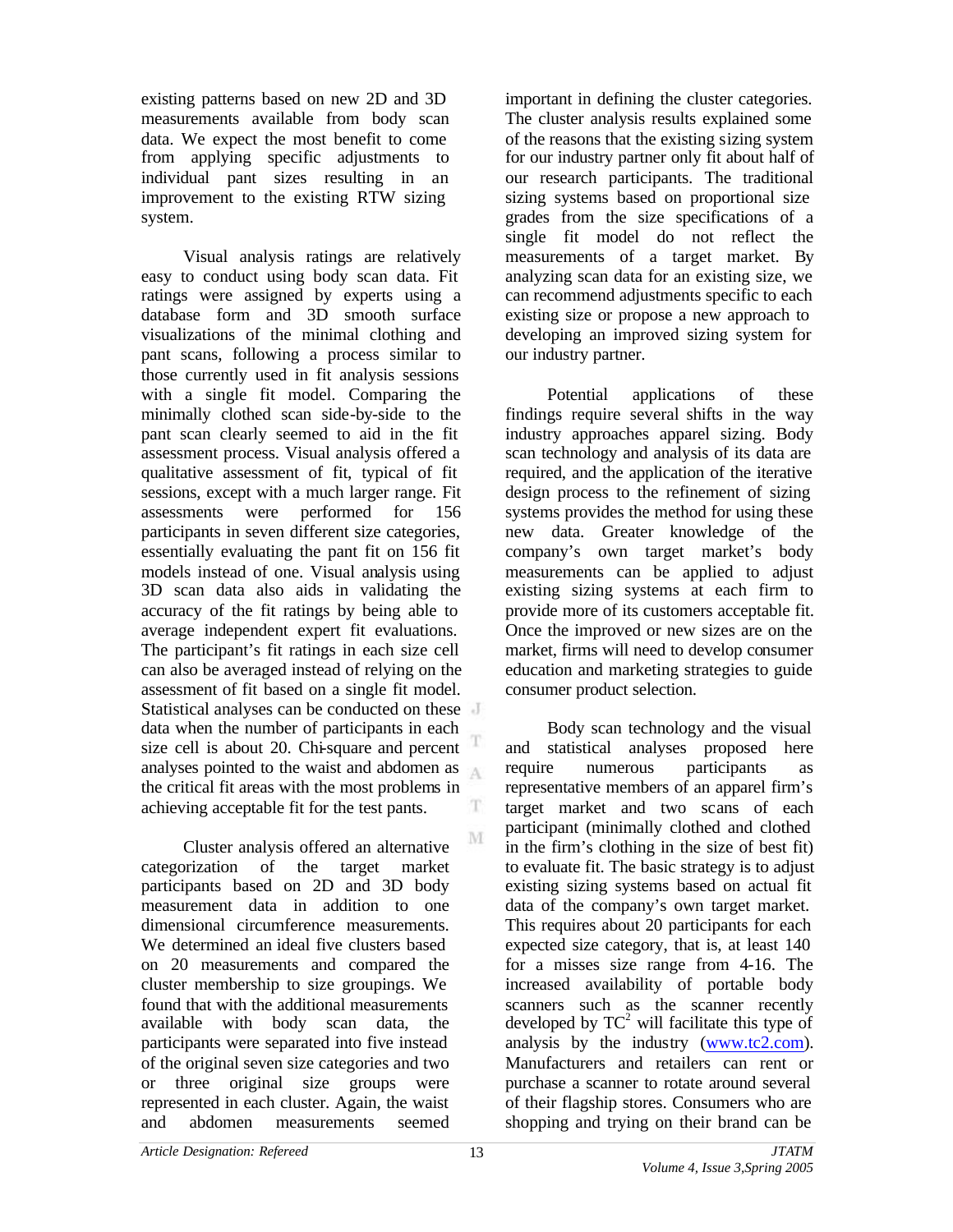recruited for scanning. Scanning can be made an exciting event by emphasizing its high-tech nature, offering a cash stipend or discount coupon, or promoting its contribution toward better-fitting clothing. Alternatively, large manufacturers and retailers could scan employees, categorizing them by target market and size and essentially using them as size-specific fit models.

The size-focused data analysis could be conducted in-house or by consulting businesses that specialize in sizing and fit research. SizeUSA members already have access to body scan measurement data of the target market of their choice from the SizeUSA database of 12,000 scans of men and women. Although the actual 3D scans to conduct the proposed visual analysis are not available, the proposed and other statistical analyses could be conducted and applied to a firm's existing sizing system.

Consumer education and marketing strategies will be needed to describe the sizing changes and guide customer selection in order to fulfill the objective of creating a system that is understandable to and easy to use by the consumer. Good fit will become the mantra for progressive apparel firms similar to the historic marketing campaign for Calvin Klein Jeans and the current sizing success of Chico's. The high tech nature of the development will attract fashion innovators and young consumers. The potential for better fit will interest women who have struggled to find clothing that fits.

Firms considering an investment in the application of body scan data for improved fit should consider their apparel styles and target market as well as financial and human resource requirements. Apparel that is either very closely fit or very loosely fit may not benefit from this research as much as styles that are of moderate fit. Target markets of young people may be less concerned about what experts consider acceptable fit and more concerned with the fit based on current fashion and cultural norms. Target markets of middle age and older women may be very willing to

participate in scanning for the expressed purpose of achieving acceptable fit. Target markets of men desiring custom clothing may be interested in scanning, though the majority of men may be uninterested as men have traditionally expressed fewer problems finding good fit in apparel. Promotions that explain the new sizing to consumers and retail sales associates will be vital to the success of this new orientation to sizing development. As size is a very personal and somewhat sensitive product characteristic, marketing campaigns should focus on advantages of acceptable fit and how to find the right size.

It is clear that body scanning technology can help us to improve apparel fit. Applications for it in the industrial setting are still unfolding. We expect progressive firms to be able to use scan data to add value to their RTW product and we have proposed some approaches that may help them in their journey.

# **References**

- Computerized Anthropometric Research & Design Laboratory. (4/22/2004). Retrieved  $1/20/2005$  from <http://www.hec.afrl.af.mil/HECP/Ca> rd4.shtml
- Ashdown, S. P., Loker, S., Schoenfelder, K., & Lyman-Clarke, L. (2004). Using 3D scans for fit analysis. *Journal of Textile and Apparel, Technology and Management, 4*(1).
- Connell, L. J., Ulrich, P. V., Knox, A., Hutton, G., Trent, N., & Bruner, D. (2003). *Body scan analysis for fit models based on body shape and posture analysis* (No. S01-AC27): National Textile Center.
- DesMarteau, K. (2000, October). CAD: Let the fit revolution begin. *Bobbin, 42,* 42-56.
- Fralix, M. T. (2001). From mass production to mass customization. *Journal of Textile and Apparel, Technology and Management, 1*(2), 1-7.
- Goldsberry, E., Shim, S., & Reich, N. (1996). Women 55 years and older: Part II. Overall satisfaction and

J

T A